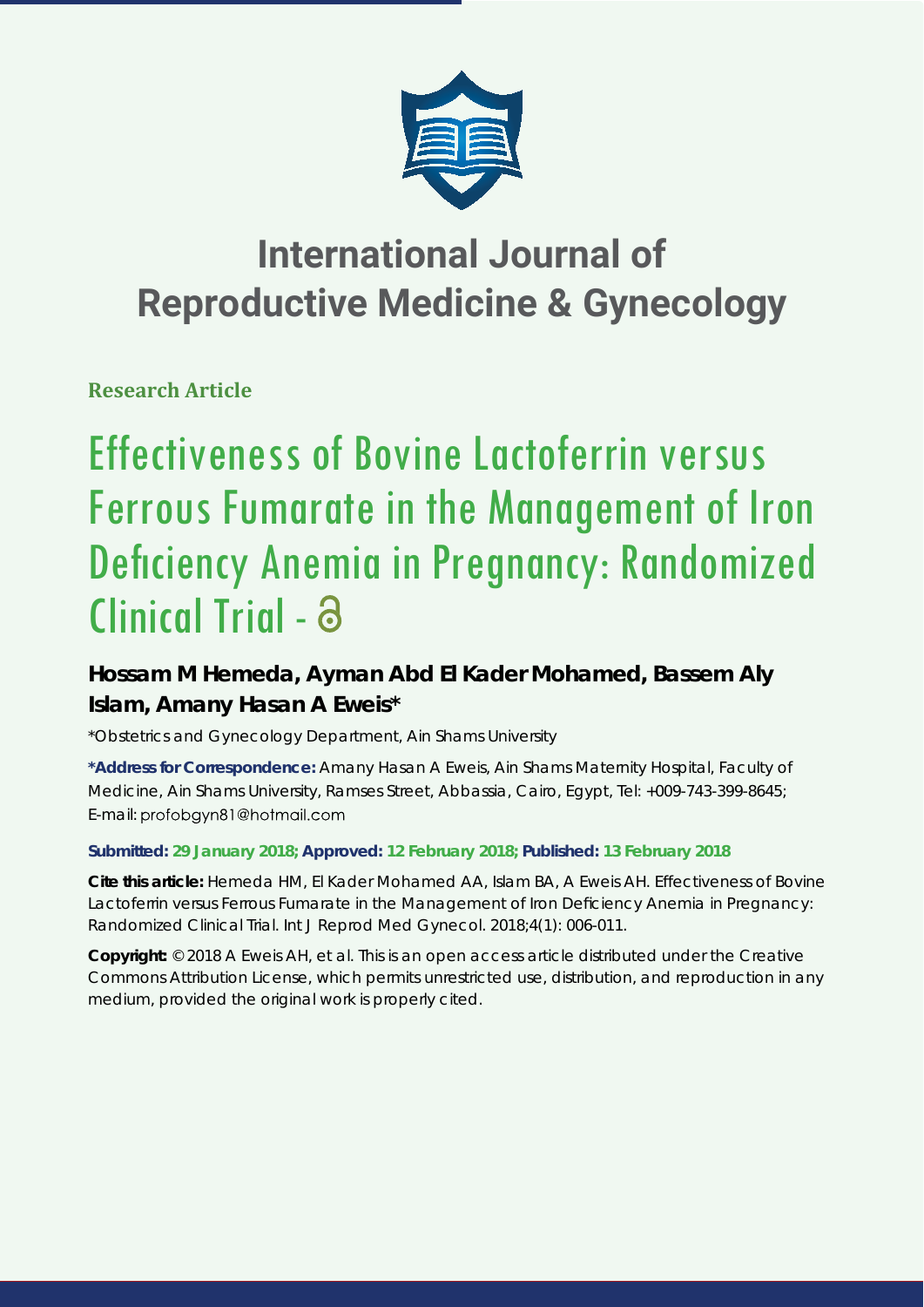#### **ABSTRACT**

**Objective:** The aim of this research study is to compare ferrous fumarate and bovine lactoferrin as regard treatment of anemia in a pregnant patient with iron deficiency anemia.

**Study design:** A prospective open label randomized clinical trial which was conducted at Ain Shams University Maternity Hospital outpatient clinic in the period from 15 February 2016 to 15 August 2016. The study included 146 pregnant women suffering from iron deficiency anemia and divided in two groups.

**Results:** Comparison between research groups (ferrous fumarate vs lactoferrin) showed that both Hb after 1 month, Hb after 2 months, serum ferritin after 1month and serum ferritin after 2 months were statistically significantly higher among group B in comparison to group A (*p* < 0.05).

Conclusion: Both ferrous fumarate and bovine Lactoferrin are efficient in management of iron deficiency anemia in gestation. In comparison to ferrous fumarate, bovine Lactoferrin is more efficacious in management of iron deficiency anemia in gestation. Management of iron deficiency anemia in gestation with bovine Lactoferrin displayed an excellent safety profile and fair case compliance.

#### **INTRODUCTION**

The World Health Organization (WHO) define anemia in gestation as a Hemoglobin (Hb) level of  $< 11$  g/dl. Iron Deficiency Anemia (IDA) is the dominant and most widespread type of anemia in gestation [1]. Management of iron deficiency anemia with ingestion of iron medications will allow the hemoglobin levels to increase in a slow pattern, around after 1-2 weeks of therapy, will eventually increase roughly 2 g/dL [2]. Lactoferrin represents an attractive and promising alternative to oral ferrous sulfate administration. In pregnant women, oral administration of bovine lactoferrin, 30% iron saturated, significantly improved hematological parameters, including number of red blood cells, hemoglobin, total serum iron, serum ferritin concentrations compared to those observed in pregnant women treated with ferrous sulfate [3]. Lactoferrin (formerly known as lactotransferrin) is a glycoprotein, and a member of a transferrin family, thus belonging to those proteins capable of binding and transferring iron [4]. Lactoferrin is a naturally existing iron-binding multifunctional protein; it is present at high concentrations in human milk and in the milk of other mammals. It is also present in other body fluids such as tears, saliva, bile, pancreatic juice, genital and nasal secretions as well as in circulating neutrophils. Therefore, oral administration of bovine lactoferrin as an iron-supplying molecule is an appealing therapeutic strategy [5]. The molecular composition of lactoferrin is composed of a single polypeptide chain which is folded into two lobes (N and C lobes). Both lobes are connected by a  $\alpha$ -helical residue, making Lactoferrin a structurally flexible molecule in character. Actoferrin could sustain binding of iron in variable pH array [6]. Specific receptors mediate and influence the physiological action, by directly altering the cell membrane, by competitive mode of absorption for the iron ions or via its enzymatic action. Its molecular and physiological behavior and features are augmented by its capability of sustaining the iron binding feature at low pH [7]. Data and results of research studies display and reveal that bovine lactoferrin has considerably less gastrointestinal side effects than ferrous sulfate [8]. The rise in RBC cellular mass is associated by a rise in maternal physiological requirements and demand of iron by an additional 500 mg during gestation and additional 300 mg transferred to the developing fetus and 200 mg that are necessary for physiologically normal daily iron loss, making total iron demands in total gestational period is about 1 g [9].

#### **METHODS**

A prospective non-blinded randomized clinical trial which was

performed at Ain Shams University Maternity Hospital outpatient clinic from the period from 15 February 2016 to 15 August 2016. The research included 146 pregnant women diagnosed with iron deficiency anemia and grouped in two research study categories. Inclusion criteria were the following: age 20-35 years, Gestational age > 14 weeks. Hb 7-11 g/dl (mild and moderate anemia) [10]. Serum ferritin < 20 mcg/L. Exclusion criteria anemia due to any other etiologies such as chronic blood loss, hemolytic anemia and thalassemia, familial history of thalassemia or sickle cell anemia, cases with Hb level less than 7%. Clinical and/or laboratory proof of hepatic, renal, hematologic, cardiovascular abnormalities, history of acid-peptic disorders, esophagitis, hiatal hernia, or malabsorption syndrome in which a history of involuntary weight loss, chronic diarrhea for more than 4 weeks and steatorrhea may be present [11]. Clinical history of any other medical disorder or hypersensitivity to iron preparations. All cases recruited for the research were subjected to full medical history ,physical examination, Complete blood picture ,serum ferritin. Abdomino-pelvic ultrasound to evaluate the fetal viability, the gestational age and to exclude multifetal gestation, and fetal congenital malformations. Investigations performed for clinical follow up of cases were implemented at week 4 and week 8. Cases recruited in the research study are categorized into two groups, each group used one of the two drugs. According to computer generated randomization list each case have joined one of the two study research groups at the start of the research. Group 1, involved 73 pregnant women ingested bovine lactoferrin (Mamy vital sachets, Dulex lab co., Egypt. A multivitamins that contain 200 mg lactoferrin, 30% iron saturated) for two consecutive months. Group 2**,** involved 73 pregnant women ingested ferrous fumarate capsules (Haema-Caps, AMOUN pharmaceutical co., Egypt. A multivitamin containing 350 mg iron equivalent to 115 mg elemental iron.) For two consecutive months. Follow up of study subjects at weeks and 8 weeks after the initial evaluation. At each visit the study subjects involved were questioned about the appearance of any complications in relation to the mode of management e.g. epigastric pain, constipation, black stool, nausea, vomiting or gastric distress to evaluate the tolerance of the drugs of interest. CBC and serum ferritin were performed at each visit in addition to routine antenatal work up.

#### **STATISTICAL METHODS**

The required sample size has been calculated using the IBM© SamplePower© Software (IBM© Corp., Armonk, NY, USA). Statistical presentation and analysis of the present study was conducted, using the mean, standard Deviation, Student t-test [Unpaired], paired t-test,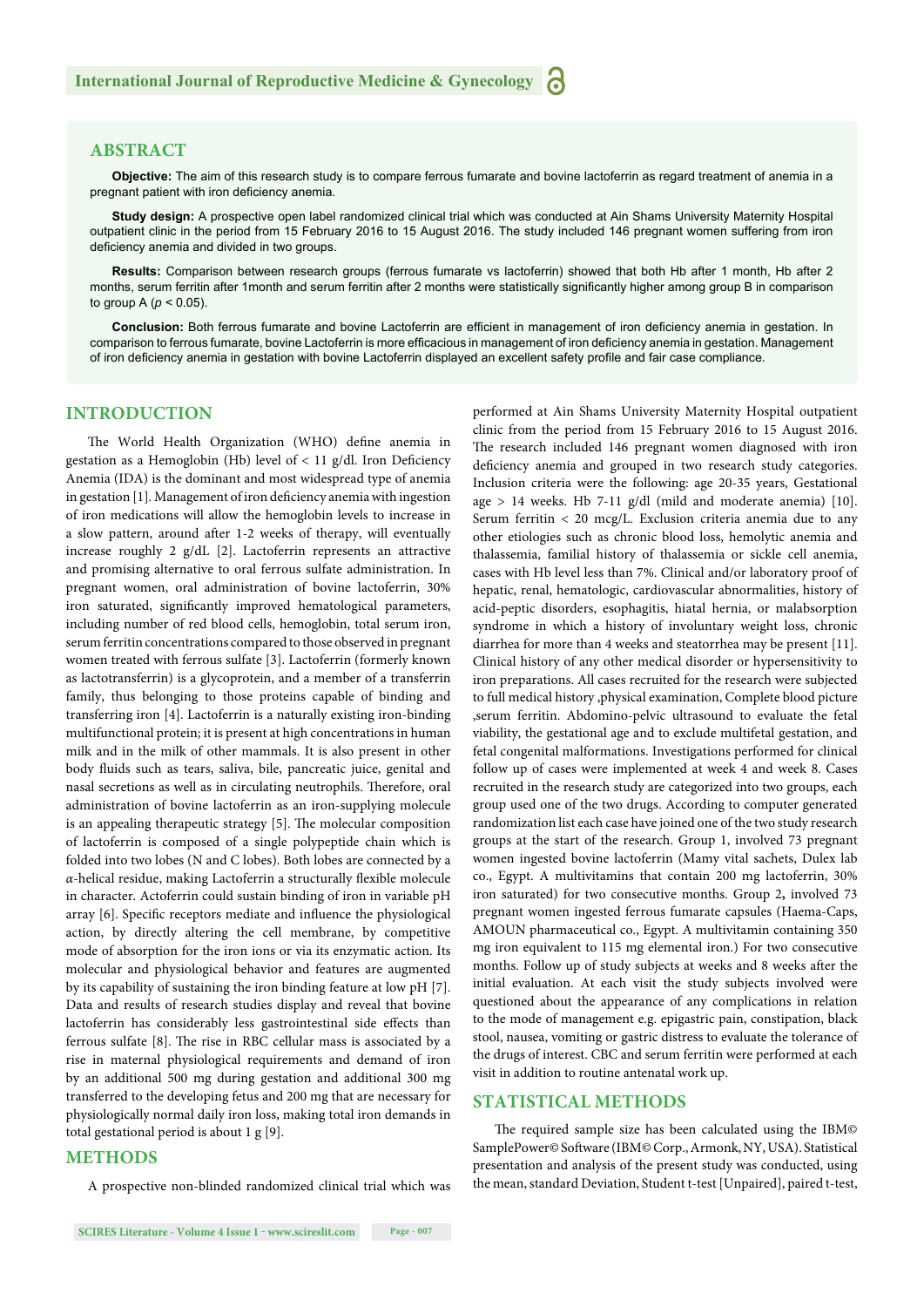and chi-square tests by SPSS V. 20. Significance level: Non Significant  $> 0.05$ , Significant <  $0.05^*$ , High Significant <  $0.001^*$ .

#### **STATISTICAL ANALYSIS**

Data was tabled and statistically analyzed using SPSS vs. 15. Parametric data was expressed as minimum, maximum, mean and SD. Comparison between two groups was done using unpaired t-test (t). Comparison between serial measurements was done using One-Way ANOVA test (F), and if significant post-hoc test was done. Non parametric data was expressed as number and percentage. Comparison between two groups was done using Chi-square  $(X^2)$ . Two tailed p value > 0.05 was considered insignificant and  $\leq$  0.05 was considered significant.

#### **RESULTS**

Table 1 shows that group A patients' age ranged from 20 to 35 years old with a mean of  $27.8 \pm 4.04$ . Gestational age ranged from 15 to 31 weeks with a mean of  $23.47 \pm 4.33$ . Among the studied patients 24 (32.9) were primi-gravida and 49 (67.1) were multi-gravida. Group B patients' age ranged from 20 to 35 years old with a mean of  $28.6 \pm 3.96$ . Gestational age ranged from 15 to 30 weeks with a mean of 24.65  $\pm$  4.16. Among the studied patients 20 (27.4) were primigravida and 53 (72.6) were multi-gravida. There were insignificant differences between both groups as regards age, gestational age and parity  $(p > 0.05)$ .

Table 2 shows group A; level of Hb before ranged from 8.4 to 10 gm/ dl with a mean of  $9.32 \pm 0.47$ , Hb after 1 month ranged from 9 to 11.2  $gm/dl$  with a mean of  $10.1 \pm 0.49$ , and Hb after 2 months ranged from 10 to 12.2 with a mean of 11  $\pm$  0.49. There were significant differences between serial Hb measurement; being significantly increased ( $p <$ 0.05) Serum level of ferritin before ranged from 9 to 11.9 with a mean of  $10.6 \pm 0.76$ , serum ferritin after 1 month ranged from 15.4 to 21.3 with a mean of  $18.5 \pm 1.43$ , and serum ferritin after 2 months ranged from 21.9 to 32.7 with mean of  $27.37 \pm 1.96$ . There were significant differences between serial serum ferritin; being significantly increased  $(p < 0.05)$ . As regards group B level of Hb before ranged from 8.3 to 10 gm/dl with a mean of  $9.33 \pm 0.47$ , Hb after 1 month ranged from 9.5 to 11.2 gm/dl with a mean of  $10.44 \pm 0.46$ , and Hb after 2 months ranged from 10.8 to 12.4 with a mean of  $11.6 \pm 0.43$ . There were significant differences between serial Hb measurement; being significantly increased ( $p < 0.05$ ) Serum level of ferritin before ranged from 9 to 11.9 with a mean of  $10.13 \pm 0.95$ , serum ferritin after 1 month ranged from 15.5 to 29.4 with a mean of  $20.12 \pm 2.37$ , and serum ferritin after 2 months ranged from 27.4 to 36.6 with mean of 31.39  $\pm$  2.17. There were significant differences between serial serum ferritin; being significantly increased ( $p < 0.05$ ). There were insignificant difference between group A and B regarding Hb before ( $p > 0.05$ ). Serum ferritin before of group A was significantly higher in comparison to that of group B ( $p < 0.05$ ). Comparison between both groups showed that both Hb after 1 month, Hb after 2 months, serum ferritin after 1month and serum ferritin after 2 months were significantly higher among group B in comparison to group A ( $p <$ 0.05).

Table 3 shows that among group A, the most frequent side effects of ferrous were nausea (32.8%), black stool (28.7%), constipation (19.2%), epigastric pain (16.4%) and vomiting (13.7%). Meanwhile among group B; nausea (20.5%) then black stool 13.7%), vomiting  $(8.2\%)$ , constipation  $(6.8\%)$  and epigastric pain  $(5.4\%)$ . There were

significant differences between both groups as regards the frequency of each of constipation, epigastric pain and black stool; being significantly associated among group A who received ferrous ( $p <$ 0.05) Meanwhile there were insignificant differences between both groups as regards the frequency of nausea and vomiting ( $p > 0.05$ ) Regards the patients' compliance and desire to stop drug intake; 24.6% of group A patients desired to stop the drug intake, meanwhile only 10.9% of group B patients had desire to stop the drug intake, and that difference was statistically significant ( $p < 0.05$ ).

| Table 1: Demographic data of both groups. |               |                                         |                                 |          |      |  |  |
|-------------------------------------------|---------------|-----------------------------------------|---------------------------------|----------|------|--|--|
|                                           |               | <b>Group A</b><br>(Ferrous)<br>$N = 73$ | <b>Group B</b><br>(lactoferrin) |          | р    |  |  |
| Age                                       | Min-max.      | 20-35                                   | $20 - 35$                       |          | 0.2  |  |  |
|                                           | Mean $\pm$ SD | $27.8 \pm 4.04$                         | $28.6 \pm 3.96$                 | T(1.2)   |      |  |  |
| <b>Gestational age</b>                    | Min.-max.     | 15-31                                   | 15-30                           | T (1.67) | 0.09 |  |  |
|                                           | Mean $\pm$ SD | $23.47 \pm 4.33$                        | $24.65 \pm 4.16$                |          |      |  |  |
| Parity $N$ (%)                            | Primi-gravida | 24 (32.9)                               | 20 (27.4)                       | $X^2$    | 0.4  |  |  |
|                                           | multigravida  | 49 (67.1)                               | 53 (72.6)                       | (0.52)   |      |  |  |

|                                            |                | Table 2: Laboratory investigations of both groups. |                                      |      |           |
|--------------------------------------------|----------------|----------------------------------------------------|--------------------------------------|------|-----------|
|                                            |                | Group A<br>(Ferrous)<br>$N = 73$                   | Group B<br>(lactoferrin)<br>$N = 73$ |      | P         |
| $\mathsf{H}\mathsf{b}_{\mathsf{\;before}}$ | Min-max.       | $8.4 - 10$                                         | $8.3 - 10$                           |      | 0.8       |
|                                            | Mean $\pm$ SD  | $9.32 \pm 0.47$                                    | $9.33 \pm 0.47$                      | 0.12 |           |
| $\mathsf{Hb}_{\mathsf{after\,1\,month}}$   | Min-max.       | $9 - 11.2$                                         | $9.5 - 11.2$                         | 4.3  | $0.0001*$ |
|                                            | Mean $\pm$ SD  | $10.1 \pm 0.49$                                    | $10.44 \pm 0.46$                     |      |           |
| Hb<br>after 2 months                       | Min-max.       | 10-12.2                                            | 10.8-12.4                            |      | $0.0001*$ |
|                                            | Mean $\pm$ SD  | $11 \pm 0.49$                                      | $11.6 \pm 0.43$                      |      |           |
|                                            | F              | 216.3                                              | 446.1                                |      |           |
|                                            | p              | 0.0001                                             | $0.0001*$                            | 7.8  |           |
|                                            | p1             | $0.0001*$                                          | $0.0001*$                            |      |           |
|                                            | p <sub>2</sub> | $0.0001*$                                          | $0.0001*$                            |      |           |
|                                            | p <sub>3</sub> | $0.0001*$                                          | $0.0001*$                            |      |           |
| Ferritin before                            | Min-max.       | $9 - 11.9$                                         | $8 - 11.9$                           | 3.3  | $0.001*$  |
|                                            | Mean $\pm$ SD  | $10.6 \pm 0.76$                                    | $10.13 \pm 0.95$                     |      |           |
| Ferritin after                             | Min-max.       | 15.4-21.3                                          | 15.5-29.4                            | 5    | $0.0001*$ |
| 1 month                                    | Mean $\pm$ SD  | $18.5 \pm 1.43$                                    | $20.12 \pm 2.37$                     |      |           |
| Ferritin after 2                           | Min.-max.      | 21.9-32.7                                          | 27.4-36.6                            |      | $0.0001*$ |
| months                                     | Mean $\pm$ SD  | $27.37 \pm 1.96$                                   | $31.39 \pm 2.17$                     |      |           |
|                                            | F              | 2362.6                                             | 2196.6                               | 11.7 |           |
|                                            | р              | $0.0001*$                                          | $0.0001*$                            |      |           |
|                                            | p1             | $0.0001*$                                          | $0.0001*$                            |      |           |
|                                            | p <sub>2</sub> | $0.0001*$                                          | $0.0001*$                            |      |           |
|                                            | p3             | $0.0001*$                                          | $0.0001*$                            |      |           |

P3 (before and after 1 month)

**Table 3:** Frequency of side effects and patients' compliance among both groups. **Group A Group B** 

|                                                | Group A<br>(Ferrous) | <b>Group B</b><br>(lactoferrin) | $x^2$ | р       |
|------------------------------------------------|----------------------|---------------------------------|-------|---------|
| Nausea $N(\%)$                                 | 24 (32.8)            | 15(20.5)                        | 2.83  | 0.09    |
| Vomiting $N$ (%)                               | 10 (13.7)            | 6(8.2)                          | 1.12  | 0.2     |
| Constipation $N$ (%)                           | 14 (19.2)            | 5(6.8)                          | 4.9   | $0.02*$ |
| Epigastric pain $N(\%)$                        | 12 (16.4)            | 4(5.4)                          | 4.4   | $0.03*$ |
| Black stool N (%)                              | 21(28.7)             | 10(13.7)                        | 4.9   | $0.02*$ |
| Patients desire to stop drug<br>intake $N(\%)$ | 18 (24.6)            | 8(10.9)                         | 4.6   | $0.03*$ |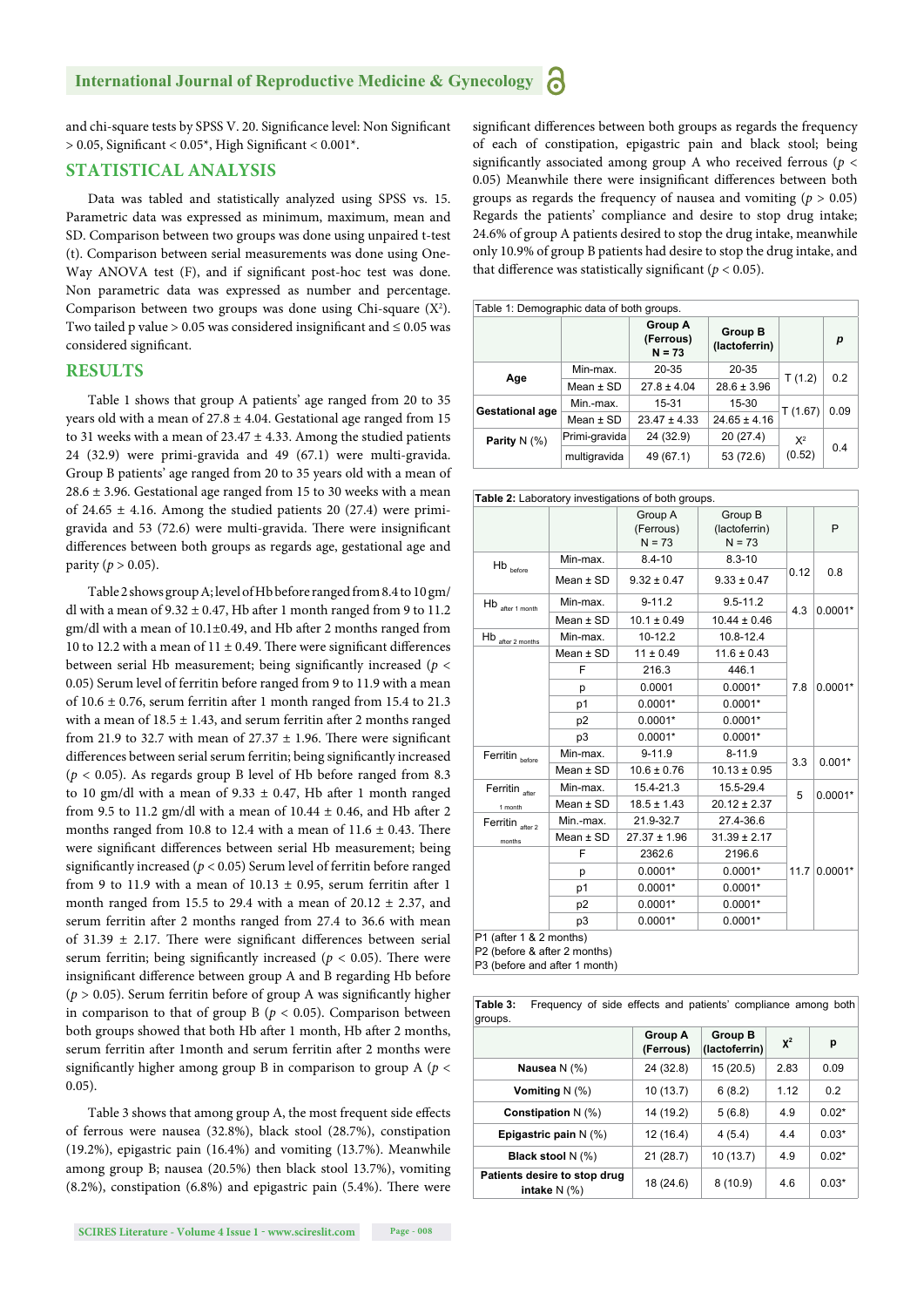#### **International Journal of Reproductive Medicine & Gynecology** а

#### **DISCUSSION**

Anemia is one of the major and significant clinical diseases that influence obstetric management pathways and clinical scenarios (Breymann et al. 2010). The main goal of this research study was to compare and contrast between ferrous fumarate and bovine lactoferrin as regard management of anemia in pregnant cases diagnosed with iron deficiency anemia. This randomized controlled clinical trial was performed at Ain Shams University Maternity Hospital outpatient clinic during the time period from 15 February 2016 to 15 August 2016. A whole number of 146 cases were involved in the research study categorized into two groups; Group A involved 73 patients who received ferrous fumarate capsules (Haema Caps) for two months, and Group B included 73 patients ingested bovine Lactoferrin (Mamy vital sachets) for two months.









As regards the demographic data, there were insignificant differences statistically between group A and B regarding age (27.8)  $±$  4.04 vs. 28.6  $±$  3.96 respectively), gestational (23.47  $±$  4.33 vs. 24.65 ± 4.16, respectively) and parity (24 primi-gravida & 49 multi-gravida vs. 20 primi-gravida and 53 multi-gravida respectively). Our research data findings are in harmony with a group of researchers [12]. WHO performed their research study on two categories, category A received bovine lactoferin ( $n = 49$ ) and category B received ferrous sulfate ( $n =$ 48). The two research categories did not show statistically significant difference as regard to age (27.3  $\pm$  2.7 vs. 26.0  $\pm$  5.4 years, mean  $\pm$ SD) and parity  $(2.0 \pm 1.0 \text{ vs. } 1.5 \pm 1.0)$ . Amongst group A, serial Hb levels revealed significant physiological improvement after 1 month and 2 months in relationship with Hb before inducing treatment, and in relationship with each other (10.1  $\pm$  0.49, 11  $\pm$  0.49 vs. 10.1  $\pm$ 0.49). the findings and indices obtained from our research study were similar with Paesano et al. (2009) displaying that Hb level revealed statistically significant clinical improvement in values obtained after 30 days in contrast and comparison to that before inducing treatment (11.9 vs. 10.9,  $p < 0.05$ ) among the group of cases who ingested ferrous sulphate. Also our indices are in harmony with results obtained from a research group previously conducted a similar study [13]. WHO concluded that mean Hb significantly raised after 30 days of therapy induction of ferrous sulfate in contrast and comparison to its serum level before start of therapy (11.5  $\pm$  0.6 vs. 10.1  $\pm$  0.5, *p* < 0.05). Amongst group A, sequential serum ferritin levels displayed and revealed statistically significant changes denoting improvement after 1 month and 2 months in contrast with serum ferritin measured before starting management mode (18.5 ± 1.43, 27.37 ± 1.96 vs. 10.6 ± 0.76). Our research study results obtained were in contradiction to findings and results obtained by the research group conducting similar methodology [14]*.* displaying that serum ferritin level revealed statistically significant reduction after 30 days in comparison to the serum levels before starting treatment (3 vs. 5,  $p < 0.05$ ) among the group of cases who ingested ferrous sulphate. On the other hand our data obtained is in harmony and agreement with results and findings obtained by another group of researchers [15], uncovering the fact that that mean serum ferritin statistically significantly raised after 30 days of ingestion of ferrous sulfate in comparison to its serum level before starting treatment (12.6 vs. 10.7, *p* < 0.05).

Among group B, serial Hb levels showed significant improvement after 1 month and 2 months in comparison with Hb before treatment, and in comparison with each other (10.44  $\pm$  0.46, 11.6  $\pm$  0.43 vs. 9.33  $\pm$ 0.47). Our results were concordant with another previously performed research [16], found that Hb level showed significant improvement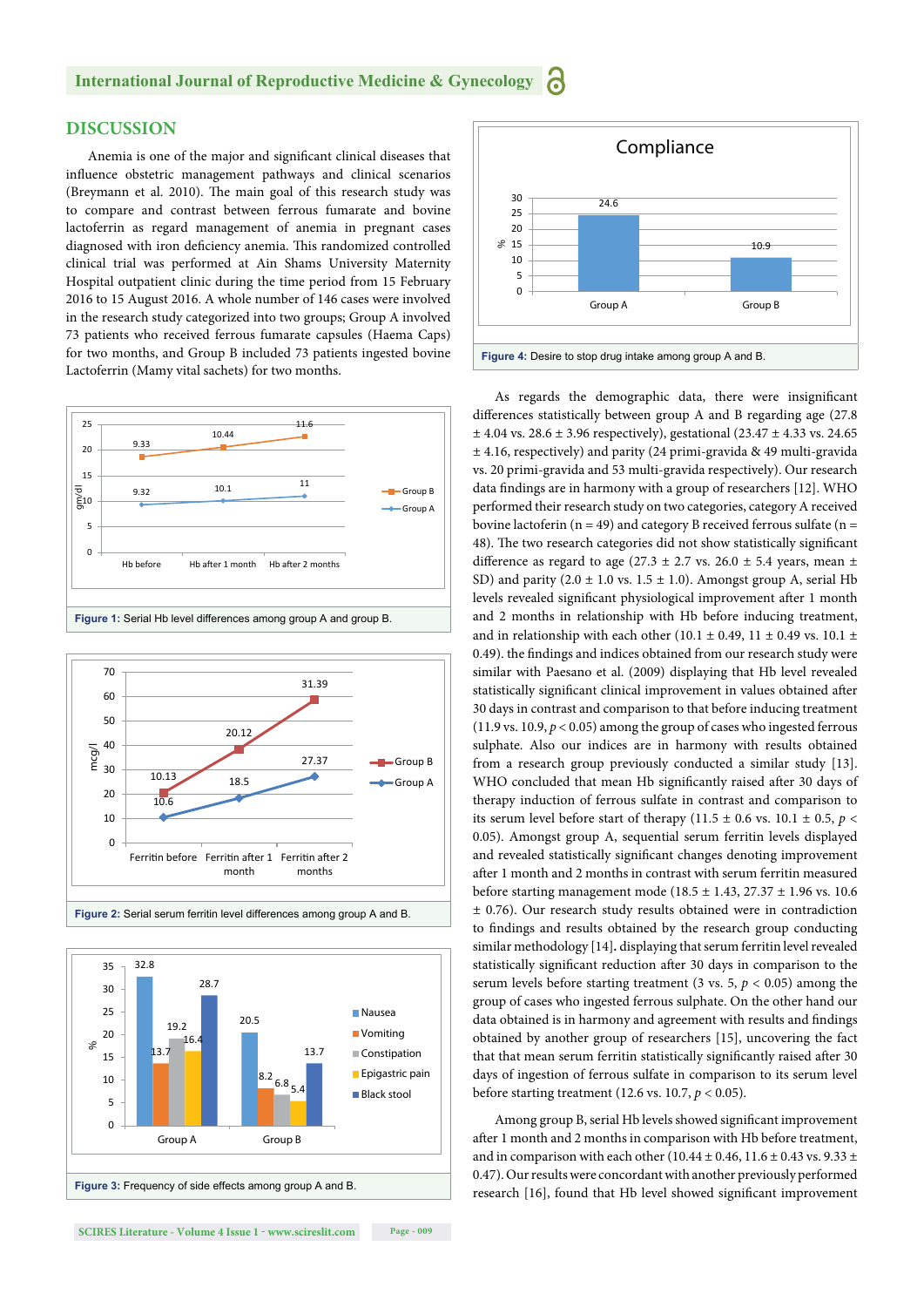#### **International Journal of Reproductive Medicine & Gynecology**

after 30 days in comparison to that before treatment (11.5 vs. 12.6, *p*) < 0.05) among the group of patients who received bovine lactoferrin. In addition another group of researchers [17], found that mean Hb significantly increased after 30 days of administration of bovine lactoferrin in comparison to its level before treatment (11.2  $\pm$  0.5 vs.  $10.1 \pm 0.5$ ,  $p < 0.05$ ).

Among group B, serial ferritin levels showed significant improvement after 1 month and 2 months in comparison with ferritin before treatment  $(20.12 \pm 2.37, 31.39 \pm 2.17)$  vs.  $10.13 \pm 0.95$ ). Our results were concordant with another research group study conducting similar methodology [18], found that serum ferritin level showed significant increase after 30 days in comparison to that before treatment (27 vs. 12,  $p < 0.05$ ) among the group of patients who received ferrous sulphate. Also the same research group [18], found that mean serum ferritin significantly increased after 30 days of administration of bovine lactoferrin in comparison to its level before treatment (12.4 vs. 10.5, *p <* 0.05).

There was insignificant difference between group A and B as regards Hb level before treatment (9.32 ± 0.47 vs. 9.33 ± 0.47, *p*  $<$  0.05). Meanwhile Hb level after 1 month and 2 months were significantly higher among group B in comparison to group A (10.44)  $\pm$  0.46 vs. 10.1  $\pm$  0.49 and 11.6  $\pm$  0.43 vs. 11  $\pm$  0.49, respectively). Our results agree with a previously conducted research [18], found that delta mean value of Hb among patients receiving Bovine lactoferrin was significantly higher than that of patients receiving Ferrous sulfate (1.5 vs. 0.9).

There was significant difference between group A and B as regards serum ferritin; being higher among group A ( $10.6 \pm 0.76$  vs. 10.13  $\pm$  0.95,  $p$  < 0.05). Meanwhile serum ferritin after 1 month and 2 months were significantly higher among group B in comparison to group A (20.12  $\pm$  2.37 vs. 18.5  $\pm$  1.43 and 31.39  $\pm$  2.17 vs. 27.37  $\pm$  1.96, respectively,  $p < 0.05$ ). Our results are in harmony with a previously conducted research with similar methodology and approach [17], displaying that delta mean value of ferritin among patients receiving Bovine lactoferrin was significantly higher than that of patients receiving Ferrus sulfate (54.2 vs. 8).

Concerning the clinically recorded side effects, constipation, epigastric pain were significantly linked with ferrous (group A) by comparison to group B (lactoferrin) (19.2% vs. 6.8%, 16.4% vs. 5.4%, and 28.7% vs. 13.7% respectively,  $p < 0.05$ ). Additionally, there were statistically insignificant differences between both study research categories concerning occurrence of nausea and vomiting (32.8% vs. 20.5% and 13.7% vs. 8.2%, correspondingly, *p* > 0.05). Our research study findings partially agree with a similarly performed research study [17] ,revealing that among 98 patients who received Ferrous sulfate; 95% had stomach pain, cramps, and constipation and 2% had diarrhea, meanwhile among 107 patients received bovine lactoferrin none had side effects. Concerning the cases compliance to mode of therapy, more cases among group A demanded to discontinue the drug in contrast and comparison to group B (24.6% vs. 10.9%, *p* < 0.05). And this can be logically concluded and explained due to less side effects linked with ingestion of bovine Lactoferrin by comparing the gastro intestinal side effects with Ferrous sulfate. Many research groups conducted many clinical research trials on bovine Lf (bLf) oral administration, they displayed and concluded in a clear manner that the consumption of this natural compound is medically safe and efficient in treating pregnant women having iron deficiency disorders including iron deficiency anemia [15,16,17,18].

#### **CONCLUSION**

Both ferrous fumarate and bovine Lactoferrin are efficient in management of iron deficiency anemia in gestation. In comparison to ferrous fumarate, bovine Lactoferrin is more valuable in management of iron deficiency anemia in gestation. Management of iron deficiency anemia in gestation with bovine Lactoferrin displayed an excellent safety profile and fair case compliance. It is recommended to conduct future research involving and considering ethnic and racial differences and to monitor variability of response to therapy according to genetic backgrounds that differ between ethnic groups in addition different malabsorption disorders with pregnancy should be taken into consideration to analyse effectiveness of iron oral therapy different molecular structures including amino acid chelated iron with larger sample size and more different arms of study for future implementation in clinical guidelines and to improve evidence based practice.

#### **REFERENCES**

- 1. De Benoist B, McLean E, Egli I, Cogswell M. Worldwide prevalence of anaemia. 1993-2005: https://goo.gl/sG4iRG WHO.
- 2. Haemoglobin concentrations for the diagnosis of anaemia and assessment of severity. Vitamin and Mineral Nutrition Information System. Geneva, World Health Organization. 2011. https://goo.gl/kNXZBZ
- 3. Bothwell TH. Iron requirements in pregnancy and strategies to meet them. Am J Clin Nutr. 2000; 72: 257-264. https://goo.gl/t32csJ
- 4. Miller EM. The reproductive ecology of iron in women. Am J Phys Anthropol. 2016; 159: 172-195. https://goo.gl/WMLUya
- 5. Pavord S, Myers B, Robinson S, Allard S, Strong J, Oppenheimer C. British Committee for Standards in Haematology. UK guidelines on the management of iron deficiency in pregnancy. Br J Haematol 2012; 156: 588-600. https://goo.gl/wzSYnU
- 6. Di Renzo GC, Spano F, Giardina I, Brillo E, Clerici G, Roura LC. Iron deficiency anemia in pregnancy. Womens Health (Lond) 2015; 11: 891-900. https://goo.gl/1ZXJTr
- 7. WHO. Guideline: Daily iron and folic acid supplementation in pregnant women. Geneva, World Health Organization. 2012. https://goo.gl/2N6n49
- 8. Paesano R, Pacifici E, Benedetti S, Berlutti F, Frioni A, Polimeni A, et al. Safety and efficacy of lactoferrin versus ferrous sulphate in curing iron deficiency and iron deficiency anaemia in hereditary thrombophilia pregnant women: an interventional study. Biometals. 2014; 27: 999-1006. https://goo.gl/7YKs3J
- 9. Rezk M, Kandil M, Dawood R, Shaheen AE, Allam A. Oral lactoferrin versus ferrous sulphate and ferrous fumerate for the treatment of iron deficiency anemia during pregnancy. J Adv Nutr Hum Metab. 2015; 2: 740. https://goo.gl/FNnGzm
- 10. Mehedintu C, Ionescu OM, Ionescu S, Cirstoiu MM, Dumitrascu MC, Bratila E, et al. Iron deficiency and iron-deficiency anaemia in pregnant women corrected by oral bovine lactoferrin administration. Farmacia. 2015; 63: 922- 926. https://goo.gl/5LLKqt
- 11. Giunta G, Giuffrida L, Mangano K, Fagone P, Cianci A. Influence of lactoferrin in preventing preterm delivery: a pilot study. Mol Med Rep. 2012; 5: 162-166. https://goo.gl/CjGTMx
- 12. Paesano R, Berlutti F, Pietropaoli M, Pantanella F, Pacifici E, Goolsbee W, et al. Lactoferrin efficacy versus ferrous sulfate in curing iron deficiency and iron deficiency anemia in pregnant women. Biometals. 2010; 23: 411-417. https://goo.gl/ghNdEf
- 13. Rezk M, Dawood R, Abo-Elnasr M, Al Halaby A, Marawan H. Lactoferrin versus ferrous sulphate for the treatment of iron deficiency anemia during pregnancy: a randomized clinical trial. J Matern Fetal Neonatal Med. 2016; 29: 1387-1390. https://goo.gl/uusS1s
- 14. Paesano R, Natalizi T, Berlutti F, Valenti P. Body iron delocalization: the serious drawback in iron disorders in both developing and developed countries. Pathog Glob Health. 2012; 106: 200-216. https://goo.gl/UqNtrH